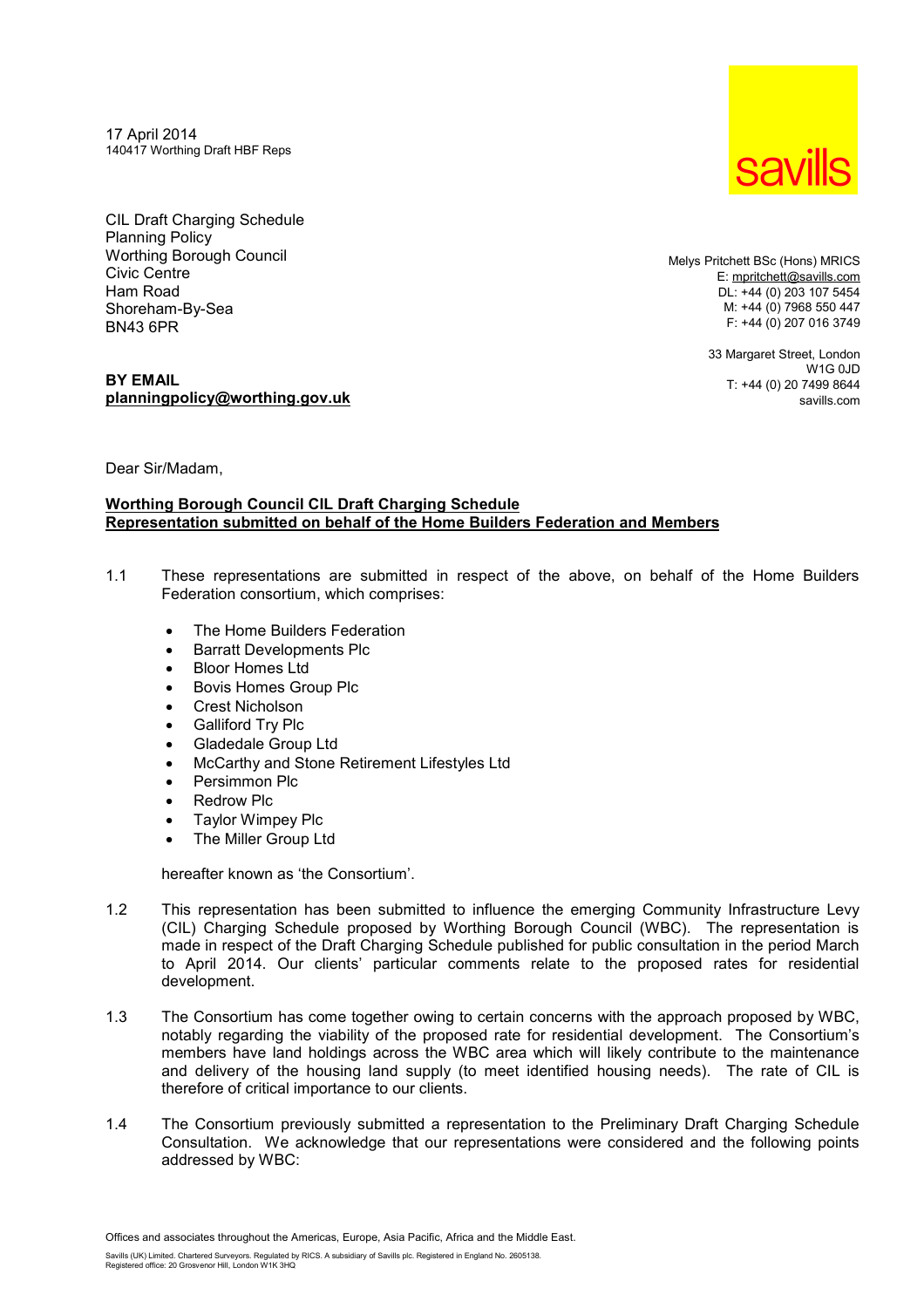- · A Developer Contributions Draft Supplementary Planning Document has been published for consultation alongside the Draft CIL Charging Schedule, providing guidance on the intended use of Section 106 after adoption of CIL. Further comment on this is provided below.
- · A summary of historical Section 106 costs has been included and an element of Section 106 (£500 per unit) has been incorporated into the viability assessment.
- It has been confirmed that professional fees have been included at 8% of construction costs.
- WBC has confirmed it intends to accept payment in kind both in the form of land and infrastructure.
- · An instalments policy has now been proposed.
- 1.5 In submitting this representation, the Consortium is only commenting on particular key areas of the evidence base. The lack of reference to other parts of the evidence base cannot be taken as agreement with them and the Consortium reserves the right to make further comments upon the evidence base at the Examination stage.
- 1.6 We have five key concerns, in the following areas:
	- · The relevant Regulations and Guidance;
	- Benchmark Land Values:
	- Section 106 Contributions:
	- Exceptional Circumstances Relief; and
	- Reviewing CIL.
- 1.7 We will address these areas in turn.

## **Regulations and Guidance**

- 1.8 We note that the updated Viability Assessment<sup>1</sup> refers to the CIL Regulations 2010 and the Amendment Regulations 2011<sup>2</sup>. The publication of the Draft Charging Schedule for consultation from March 2014, after the date that the 2014 Amendments to the Regulations came into force, means that the Draft Charging Schedule will be subject to the requirements of these latest set of Regulations. In addition, revised CIL Guidance was published in February 2014 which also applies.
- 1.9 A key change in the Regulations is in the onus within Regulation 14(1) regarding the balance between the funding of infrastructure from CIL and the impact on the economic viability of development across the area. The Regulation previously required the Charging Authority to '*aim to strike what appears to the Charging Authority to be a balance...*' (emphasis added), but the amendments now mean that the Charging Authority is required to just 'strike an appropriate balance'. The onus has therefore shifted away from being a matter of opinion to a matter of fact. This should be considered by WBC further, in the context of the representations received, prior to submitting the Draft Charging Schedule for Examination.

# **Benchmark Land Values**

1.10 Having reviewed the revised Viability Assessment, it is apparent that the assumptions relating to the Benchmark Land Value have been altered since the publication of the original Viability Assessment, so as to reduce the land value benchmark by 15% (from 60% of the uplift in land value, to 50% of the uplift in land value). There is no explanation as to why this alteration has been made. The impact of this change is to increase the viability of the scenarios being tested. We are concerned that this change has not been justified and materially alters the viability evidence without explanation. We would welcome clarification of the basis for this change so that the evidence supporting the proposed Charging Schedule is robust.

l

<sup>1</sup> WBC CIL Viability Assessment, Nationwide CIL Service, October 2013

<sup>&</sup>lt;sup>2</sup> Paragraph 2.5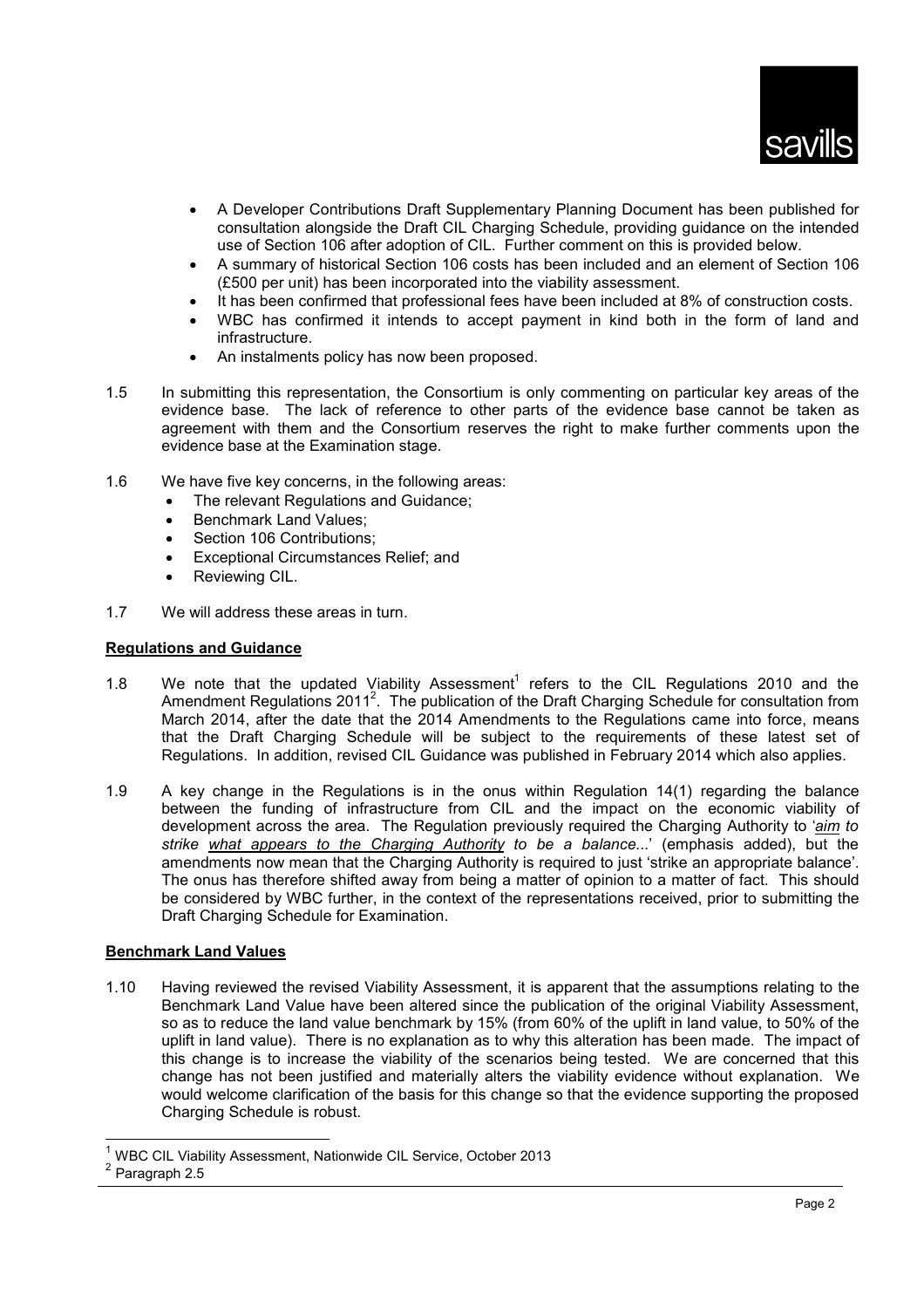### **Section 106 Contributions**

- 1.11 It is imperative that throughout the preparation of CIL due regard is had to the CIL Regulations that state that Section 106 planning obligations must be:
	- · *'necessary to make the development acceptable in planning terms;*
	- · *directly related to the development; and*
	- · *fairly and reasonably related in scale and kind to the development.'<sup>3</sup>*

The power to seek Section 106 contributions remains under CIL. Our clients are concerned about the scale of Section 106 contributions which will continue to be sought which, alongside the proposed CIL rates, will render the delivery of the allocated sites difficult.

- 1.12 We have reviewed the Developer Obligations Draft Supplementary Planning Document<sup>4</sup> that has been published for consultation. This document provides an element of guidance as to what 'residual' planning obligations may be applicable at the site specific level once the CIL has been implemented. However, it is clear that the potential items for which Section 106 contributions may be sought are broad ranging, as stated within the Draft SPD:
	- · "Transport requirements
	- · Site specific flood risk/sustainable drainage
	- · Public open space/children's play area/formal sport
	- · Health facilities
	- · Crime prevention
	- $\bullet$   $\quad$  Education<sup>"5</sup>
- 1.13 Whilst an allowance of £500 per dwelling has now been allowed within the appraisals<sup>6</sup>, we believe this is insufficient to cover even the most basic residual Section 106 requirements, such as the ongoing maintenance cost of on site public open space, or the cost of installing sustainable urban drainage systems. The Draft SPD suggests that planning obligations will be negotiated on a site specific basis based on viability in light of CIL. However, we are concerned that in not making a sufficient allowance within the appraisals at the rate setting stage, the burden of CIL will place the delivery of development at risk as development will not be able to afford to meet the minimum planning obligations required to make the development acceptable in planning terms. The level of Section 106 allowed for within the viability appraisals should therefore be reviewed; a minimum of £3,000 per dwelling is standard within other CIL viability assessments as a minimum.

#### **Exceptional Circumstances Relief**

1.14 We note that WBC do not intend to allow exceptional circumstances relief but that they acknowledge the opportunity to implement an exceptional relief policy at any time. For an exceptional relief policy to be applied to a specific development, it must be in place before the application is made. It will therefore be difficult for WBC to foresee the need to introduce such a policy until it is too late. We therefore suggest that a policy should be implemented alongside the CIL, as it will only be called into use where the cause is exceptional and relief is required in any event.

l

<sup>3</sup> Regulation 122, CIL Regulations 2010 (as amended)

 $4$  WBC. March 2014

<sup>&</sup>lt;sup>5</sup> Page 16, Developer Contributions Draft Supplementary Planning Document, WBC, March 2014

<sup>&</sup>lt;sup>6</sup> Paragraph 4.19, WBC CIL Viability Assessment, Nationwide CIL Service, October 2013